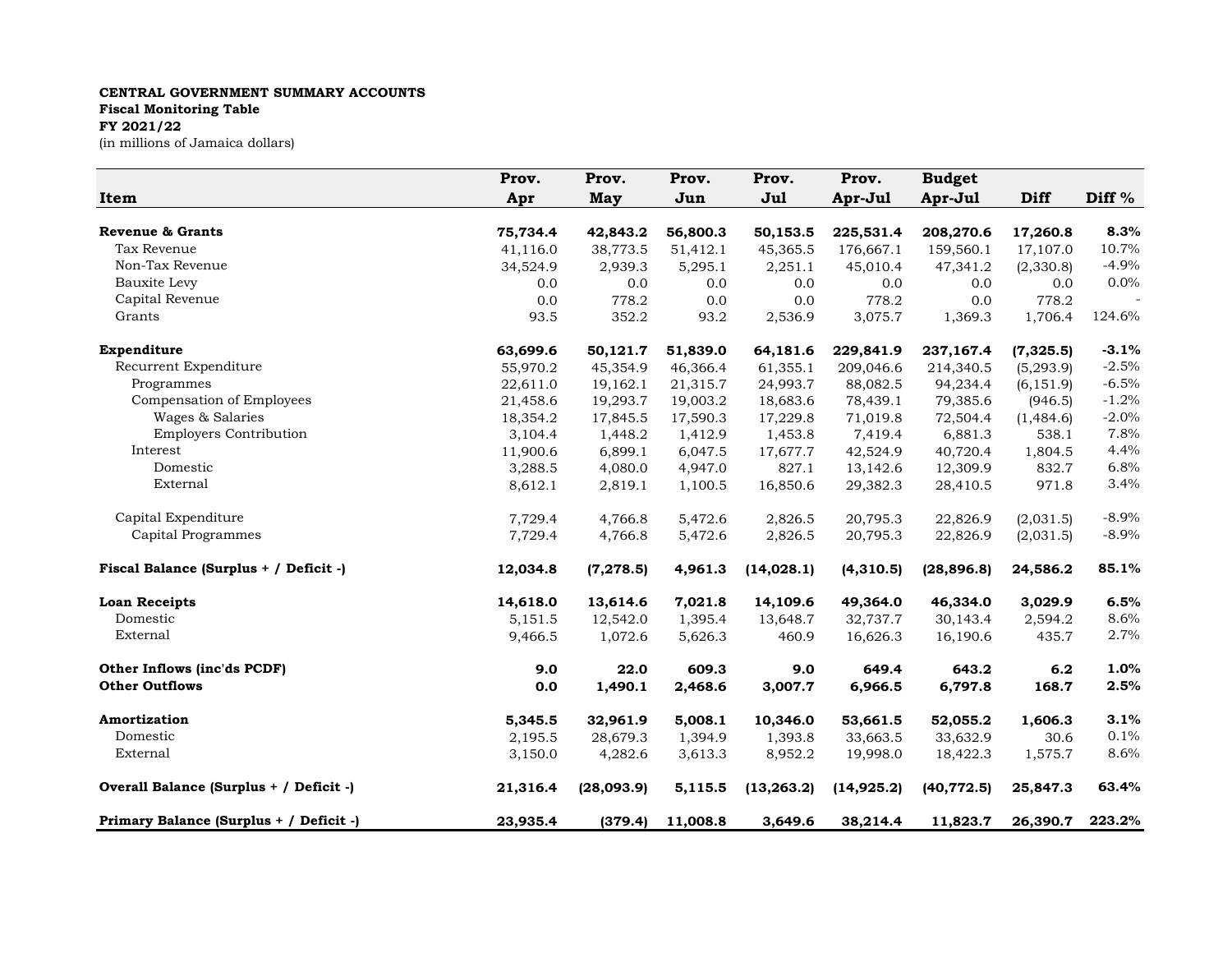## **DETAILS OF REVENUE**

## **FY 2021/22**

(in millions of Jamaica dollars)

| Item                        | Prov.<br>Apr | Prov.<br><b>May</b> | Prov.<br>Jul | Prov.<br>Jul | Prov.<br>Apr-Jul | <b>Budget</b><br>Apr-Jul | Diff      | Diff <sup>%</sup> |
|-----------------------------|--------------|---------------------|--------------|--------------|------------------|--------------------------|-----------|-------------------|
|                             |              |                     |              |              |                  |                          |           |                   |
| Revenue & Grants            | 75,734.4     | 42,843.2            | 56,800.3     | 50,153.5     | 225,531.4        | 208,270.6                | 17,260.8  | 8.3%              |
| Tax Revenue                 | 41,116.0     | 38,773.5            | 51,412.1     | 45,365.5     | 176,667.1        | 159,560.1                | 17,107.0  | 10.7%             |
| Income and profits          | 10,069.0     | 8,317.4             | 17,461.2     | 9,133.9      | 44,981.5         | 43,964.2                 | 1,017.2   | 2.3%              |
| Bauxite/alumina             | 0.0          | 0.0                 | 0.0          | 0.0          | 0.0              | 0.0                      | 0.0       | 0.0%              |
| Other companies             | 1,396.9      | 835.2               | 10,997.8     | 576.9        | 13,806.8         | 13,856.1                 | (49.4)    | $-0.4%$           |
| <b>PAYE</b>                 | 6,272.7      | 5,847.7             | 5,294.4      | 5,814.9      | 23,229.7         | 23,579.3                 | (349.6)   | $-1.5%$           |
| Tax on dividend             | 173.0        | 188.7               | 50.9         | 151.4        | 564.0            | 600.8                    | (36.7)    | $-6.1%$           |
| Other individuals           | 502.4        | 224.1               | 357.1        | 220.5        | 1,304.1          | 1,328.4                  | (24.3)    | $-1.8%$           |
| Tax on interest             | 1,724.0      | 1,221.7             | 761.0        | 2,370.2      | 6,076.8          | 4,599.6                  | 1,477.3   | 32.1%             |
| Production and consumption  | 16,400.8     | 15,475.0            | 15,809.9     | 17,731.6     | 65,417.3         | 60,671.4                 | 4,745.9   | 7.8%              |
| <b>MBT</b>                  | 11.7         | 15.0                | 13.2         | 13.9         | 53.7             | 0.0                      | 53.7      |                   |
| <b>SCT</b>                  | 3,594.2      | 2,405.6             | 2,491.0      | 2,871.3      | 11,362.1         | 10,502.2                 | 859.9     | 8.2%              |
| Environmental Levy          | 144.5        | 5.7                 | 0.8          | 130.5        | 281.5            | 181.7                    | 99.7      | 54.9%             |
| Motor vehicle licenses      | 357.4        | 398.7               | 423.2        | 419.3        | 1,598.6          | 1,419.8                  | 178.8     | 12.6%             |
| Other licenses              | 767.5        | 65.2                | 68.6         | 1,218.5      | 2,119.7          | 1,068.2                  | 1,051.5   | 98.4%             |
| Quarry Tax                  | 0.1          | 27.1                | 0.9          | 0.0          | 28.2             | 24.9                     | 3.3       | 13.1%             |
| Betting, gaming and lottery | 523.6        | 777.8               | 551.0        | 746.3        | 2,598.6          | 2,091.6                  | 507.0     | 24.2%             |
| Accomodation Tax            | 99.1         | 115.0               | 153.4        | 193.3        | 560.7            | 232.8                    | 327.9     | 140.8%            |
| Education tax               | 2,622.6      | 2,640.9             | 2,502.6      | 2,586.1      | 10,352.3         | 9,904.4                  | 447.8     | 4.5%              |
| Telephone Call Tax          | 177.9        | 418.8               | 317.2        | 285.5        | 1,199.4          | 831.2                    | 368.2     | 44.3%             |
| Contractors levy            | 149.6        | 176.8               | 166.8        | 184.5        | 677.7            | 579.7                    | 97.9      | 16.9%             |
| GCT (Local)                 | 7,658.2      | 7,927.7             | 8,420.7      | 8,526.9      | 32,533.5         | 32,403.0                 | 130.5     | 0.4%              |
| Stamp Duty (Local)          | 294.6        | 500.7               | 700.4        | 555.7        | 2,051.5          | 1,431.8                  | 619.6     | 43.3%             |
| <b>International Trade</b>  | 14,646.3     | 14,981.1            | 18,141.0     | 18,499.9     | 66,268.3         | 54,924.4                 | 11,343.9  | 20.7%             |
| Custom Duty                 | 3,395.3      | 3,704.8             | 4,317.9      | 3,931.5      | 15,349.6         | 12,514.0                 | 2,835.6   | 22.7%             |
| Stamp Duty                  | 168.1        | 193.3               | 271.6        | 222.0        | 855.0            | 677.6                    | 177.5     | 26.2%             |
| Travel Tax                  | 621.0        | 1,141.6             | 1,149.6      | 1,441.6      | 4,353.8          | 1,687.5                  | 2,666.3   | 158.0%            |
| GCT (Imports)               | 6,884.9      | 7,708.4             | 8,423.8      | 7,689.9      | 30,707.0         | 25,377.1                 | 5,329.9   | 21.0%             |
| SCT (imports)               | 3,268.3      | 1,892.0             | 3,643.7      | 4,825.1      | 13,629.1         | 13,613.9                 | 15.2      | 0.1%              |
| Environmental Levy          | 308.6        | 340.9               | 334.3        | 389.9        | 1,373.7          | 1,054.4                  | 319.4     | 30.3%             |
| Non-Tax                     | 34,524.9     | 2,939.3             | 5,295.1      | 2,251.1      | 45,010.4         | 47,341.2                 | (2,330.8) | $-4.9%$           |
| <b>Bauxite Levy</b>         | 0.0          | 0.0                 | 0.0          | 0.0          | 0.0              | 0.0                      | 0.0       | 0.0%              |